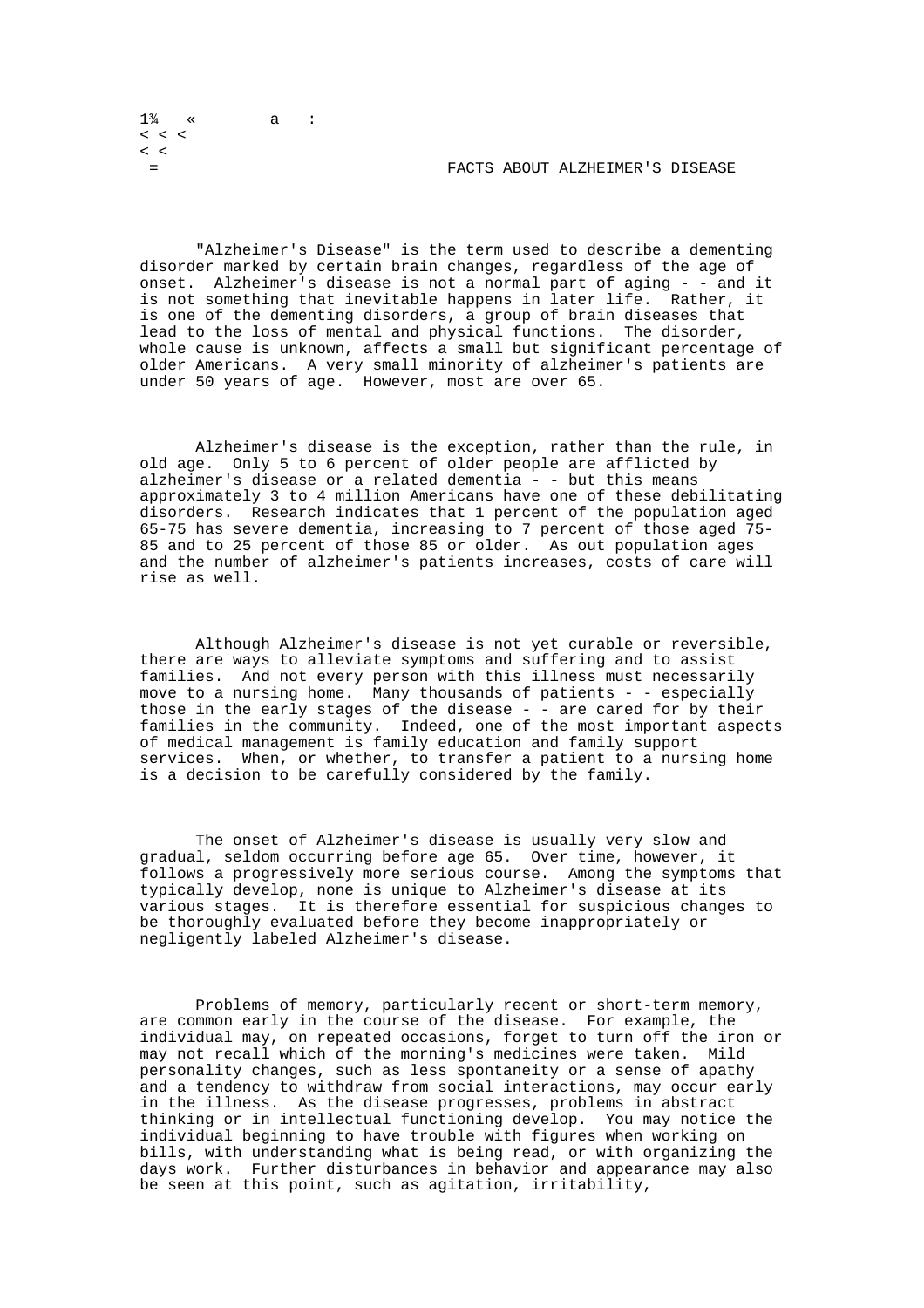quarrelsomeness, and diminishing ability to dress appropriately.

The average course of the disease from the time it is recognized to death is about 6 to 8 years, but it may range from under 2 years to over 20 years. Those who develop the disorder later in life may die from other illnesses (such as heart disease) before Alzheimer's disease reaches its final and most serious stage.

The reaction of an individual to the illness and the way he or she copes with it also varies and may depend on such factors as lifelong personality patterns and the nature and severity of the stress in the immediate environment.

As research on Alzheimer's disease continues, scientists are now describing other abnormal chemical changes associated with the disease. These include nerve cell degeneration in certain areas of the brain. Also, defects in certain blood vessels supplying blood to the brain have been studied as a possible contributing factor.

There is no way at the present time to determine who may get Alzheimer's disease. The main risk factor for the disease is increased age. The rates of the disease increase markedly with advancing age, with 25 percent of people over 85 suffering from Alzheimer's or other sever dementia.

Other things often noticeable may be depression, severe uneasiness, and paranoia or delusions that accompany or result from the disease, but they can often be alleviated by appropriate treatments.

Alzheimer's disease has emerged as one of the great mysteries in modern day medicine, with a growing number of clues but still no answers as to its cause. Researchers have come up with a number of theories about the cause of this disease but so far the mystery remains unresolved.

Because of the many other disorders that are often confused with Alzheimer's disease, a comprehensive clinical evaluation is essential to arrive at a correct diagnosis of any symptoms that look similar to those of Alzheimer's disease. In most cases, the family physician can be consulted about the best way to get the necessary examinations.

Stress on the family can take a toll on both the patient and the caregiver alike. Caregivers are usually family members - either spouses or children - - and usually wives and daughters. As time passes and the burden mounts, it not only places the mental health of family caregivers at risk. It also diminishes their ability to provide care to the diseased patient. Hence, assistance to the family as a whole must be considered.